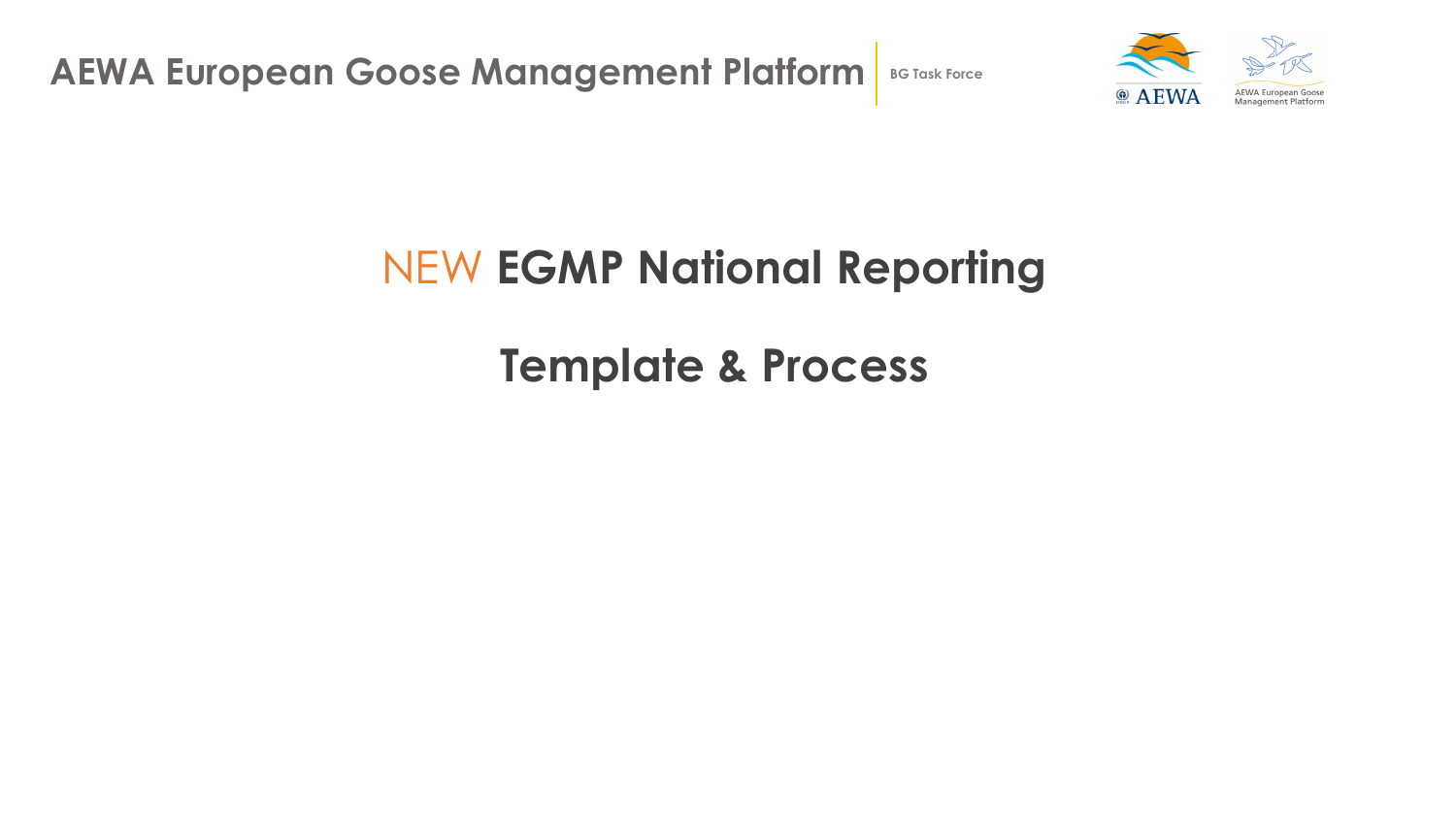**AEWA European Goose Management Platform** BG Task Force



- **1. Template used for reporting:** Use a shared online table (i.e. Google sheets/excel table) to report against each activity.
- **2. Periodicity of each reporting cycle:** Every 2 years a reporting cycle is launched, reports are analysed and presented for discussion at the EGM IWG meetings.
- **3. Process:** Task Forces, Secretariat and the Data Centre to develop the templates during the intersessional period.
- The final templates will be adopted at **EGM IWG7**
- A **workflow** on how to compile and submit the national reports shall be developed by the Task Forces, the Secretariat and the Data Centre and agreed at EGM IWG7.
- It is proposed that the EGMP Task Forces maintain the reporting of actions as a rolling process and support the National Government Representatives with the submission of the national report.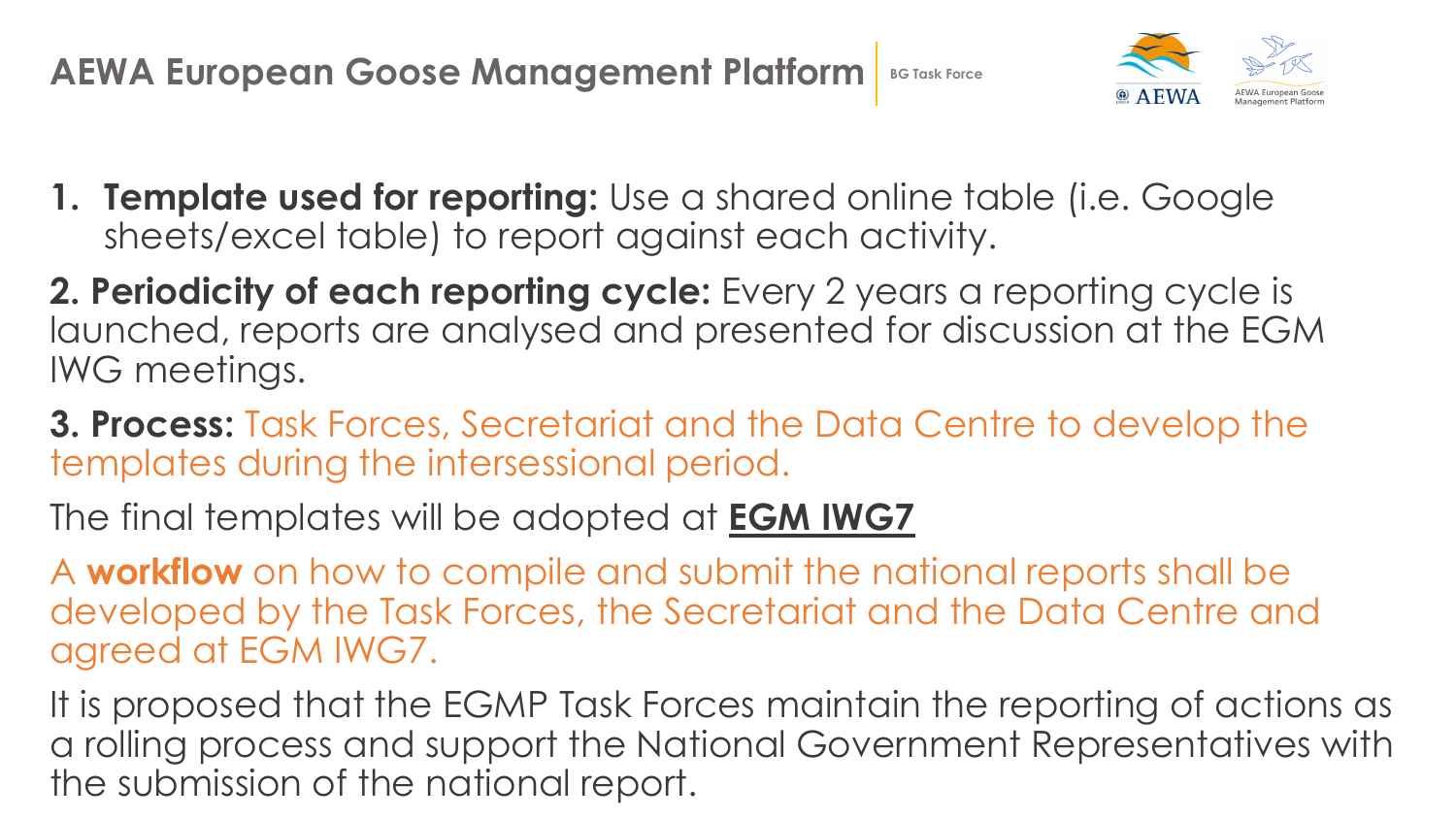**AEWA European Goose Management Platform** BG Task Force



## **Way forward?**

- **Decision The Secretariat to produce and circulate to the TF for review a draft document outlining the new national reporting process and format.**
- TF members to look through the **workplans** and make sure that the information is up to date